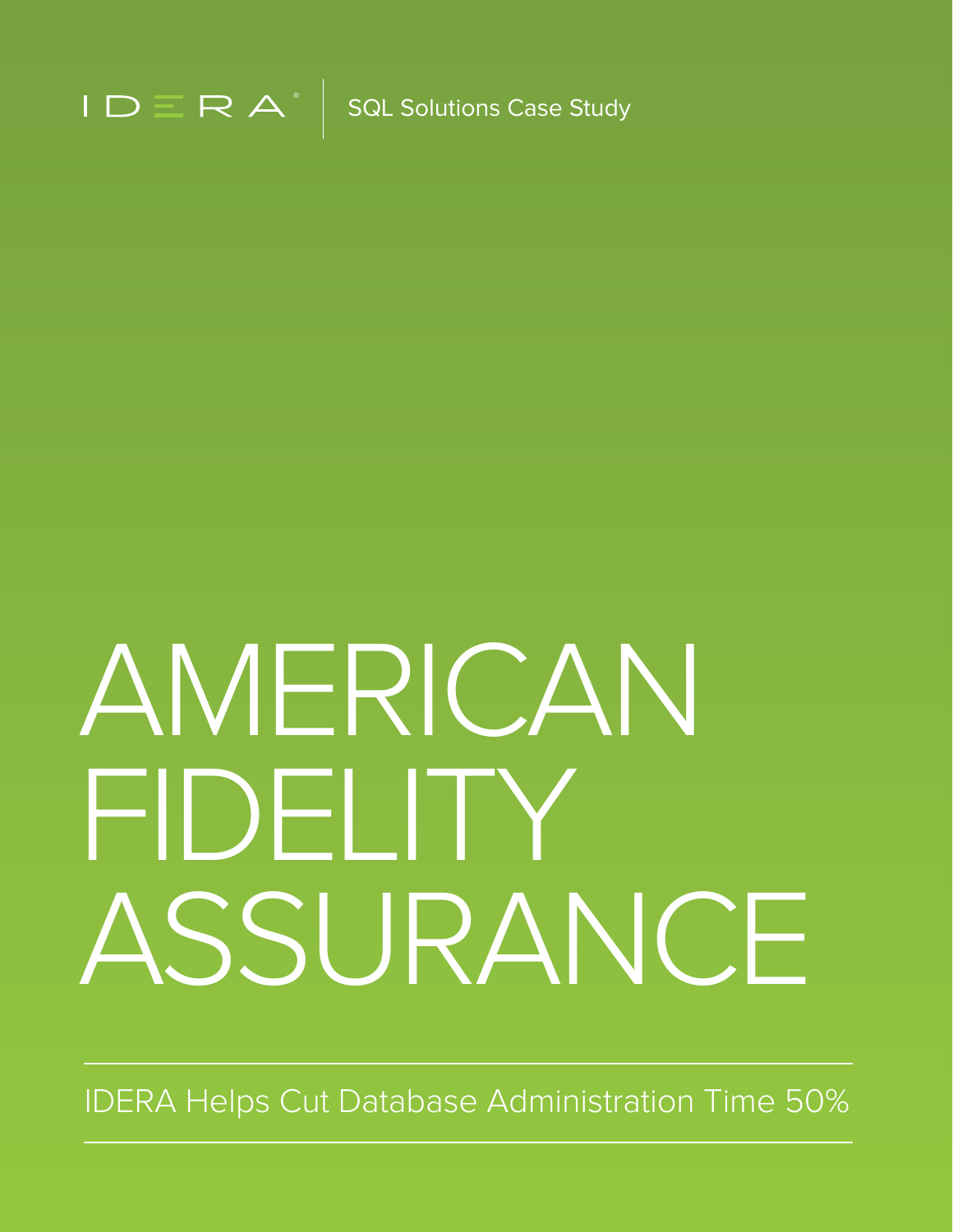#### OVERVIEW

As the number and size of SQL Server applications expand at an exponential rate within many companies, database administration requirements also grow, stretching available technical resources to the limit. What is needed is a diagnostic and management tool that can track critical SQL Server performance parameters and deliver alerts to database administrators whenever a problem arises, allowing them to focus on proactive tasks rather than continually monitoring for problems.

American Fidelity Assurance is a leading provider of disability insurance, supplemental medical insurance, annuities, life insurance and Section 125 administration. Just five years ago, almost all of American Fidelity's applications ran on Software AG's Adabas databases on a mainframe server. Since then, the company has developed new applications and implemented newly purchased packages based on Microsoft SQL Server in a Windows environment, including a document archiving and retrieval system, customer relationship management system and check reconciliation application. The company is also developing a Section 125 administration system and a data warehouse, both running on the popular Microsoft database.

#### ORGANIZATON PROFILE

**Industry** Insurance **Headquarters** Oklahoma City, OK **Website** [americanfidelity.com](https://americanfidelity.com/)

### CHALLENGE

Tom Thurston, database administration manager, said these new applications strained the programming team's capabilities since most of the team's background was primarily in mainframe databases. McNeill, who was hired because of his experience in SQL Server administration, immediately began reviewing the challenges faced by the firm.

"You need to look at a lot of different metrics to keep SQL Server performing well," McNeill said. "In an organization like ours, with many databases and a relatively small number of database administrators, our challenge was to collect all the in-depth information we needed across all our databases. So, we had to focus on some key areas." One of the first areas they looked at was index fragmentation and reorganization status. Previously, they considered scheduling reorganizations on a daily basis. Since most applications were required to be up 24x7, however, they could not handle the performance hit or use of database administrator time. "As it was, we ended up tracking fragmentation of just our most important databases, since there just wasn't enough time each day to track all the databases," McNeill said. "In other cases, some data took a lot of time to gather. For example, we knew that excessive page splits were also causing performance problems."

"However, little information was available upon which to base the setting of the fillfactor. Ideally, the fillfactor should be based on the ratio of updates to reads, with low update tables getting higher fillfactors. But there was rarely time to track these statistics."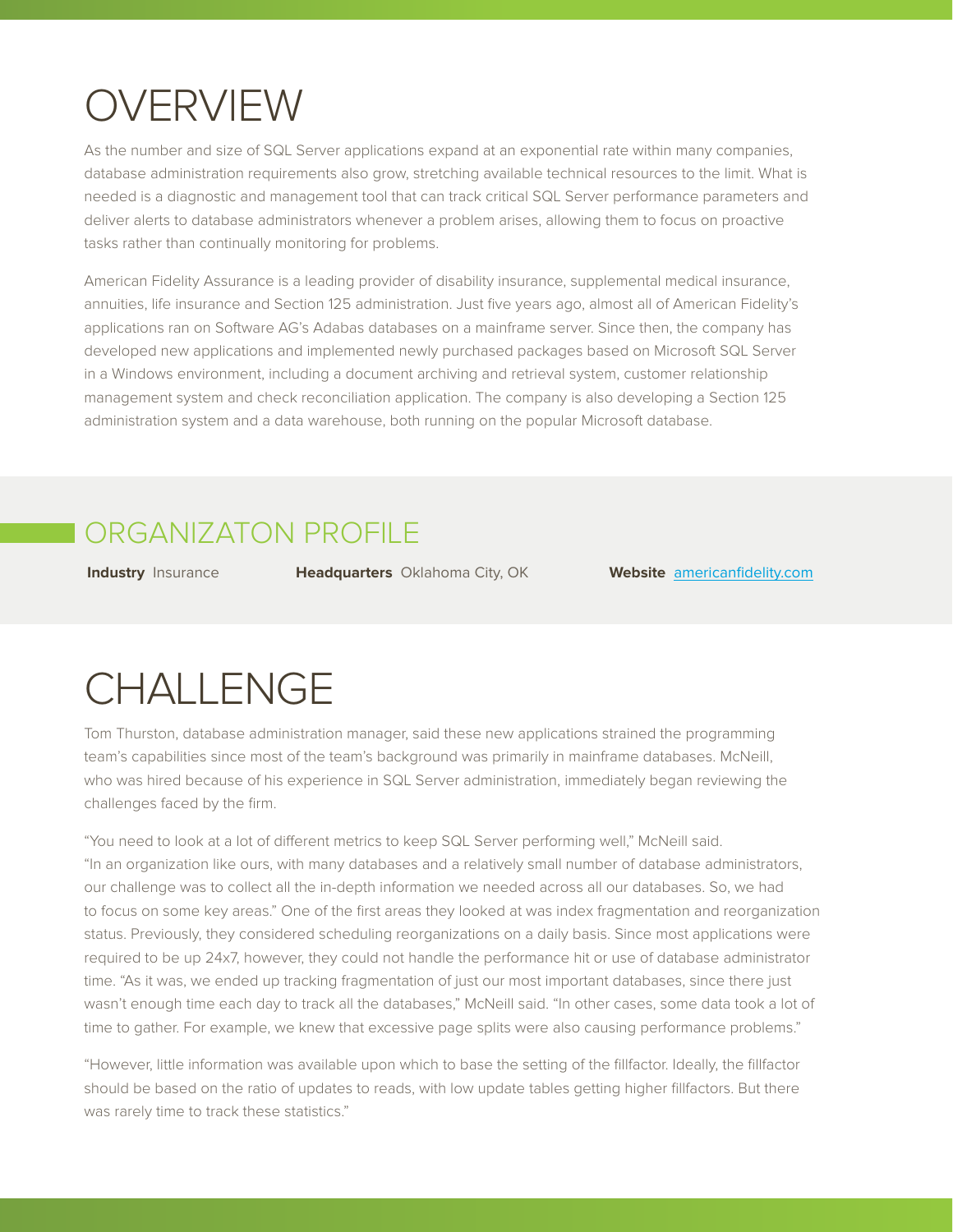## SOLUTION

Thurston and McNeill examined some different SQL Server management tools. McNeill said most had to be installed on SQL Server itself. "Installing anything on a server is major surgery, and I was concerned that we would see a performance hit," he said. "IDERA's SQL Diagnostic Manager was attractive because its tools could run from my desktop workstation."

The company's database administrators began using SQL Diagnostic Manager immediately to track statistics essential to maintaining SQL Server performance and availability. For example, instead of manually following SQL Servers for index fragmentation, database administrators set up SQL Diagnostic Manager to automatically monitor for fragmentation above a set level and then send an alert if a threshold is reached.

#### BENEFITS

Having SQL Diagnostic Manager automatically track fragmentation offered some immediate benefits, including:

- By setting up the tool to automatically track fragmentation, database administrators were able to follow all databases, instead of just the most important ones they previously managed.
- With a steady flow of information, the database administrator team could achieve an ideal balance between reorganizations and fragmentation. Instead of reorganizing at set times, such as twice weekly, a reorganization now only had to occur when necessary to maintain set performance levels.

Plans for American Fidelity include taking advantage of the capability of SQL Diagnostic Manager to run reorganization scripts automatically.

Further performance gains have been achieved by using SQL Diagnostic Manager to carefully track individual database usage so that their fillfactors can be optimized. "We watch the number of inserts, updates, deletes and reads for the tables to determine the best fillfactors," McNeill said. "For a table with many inserts, updates, and deletes, we might set the fillfactor to 75 percent. On the other hand, for a table that gets very few writes but many reads, we would set the fillfactor to 95 percent."



IDERA's **SQL Diagnostic Manager** was attractive because its tools could run from my desktop workstation.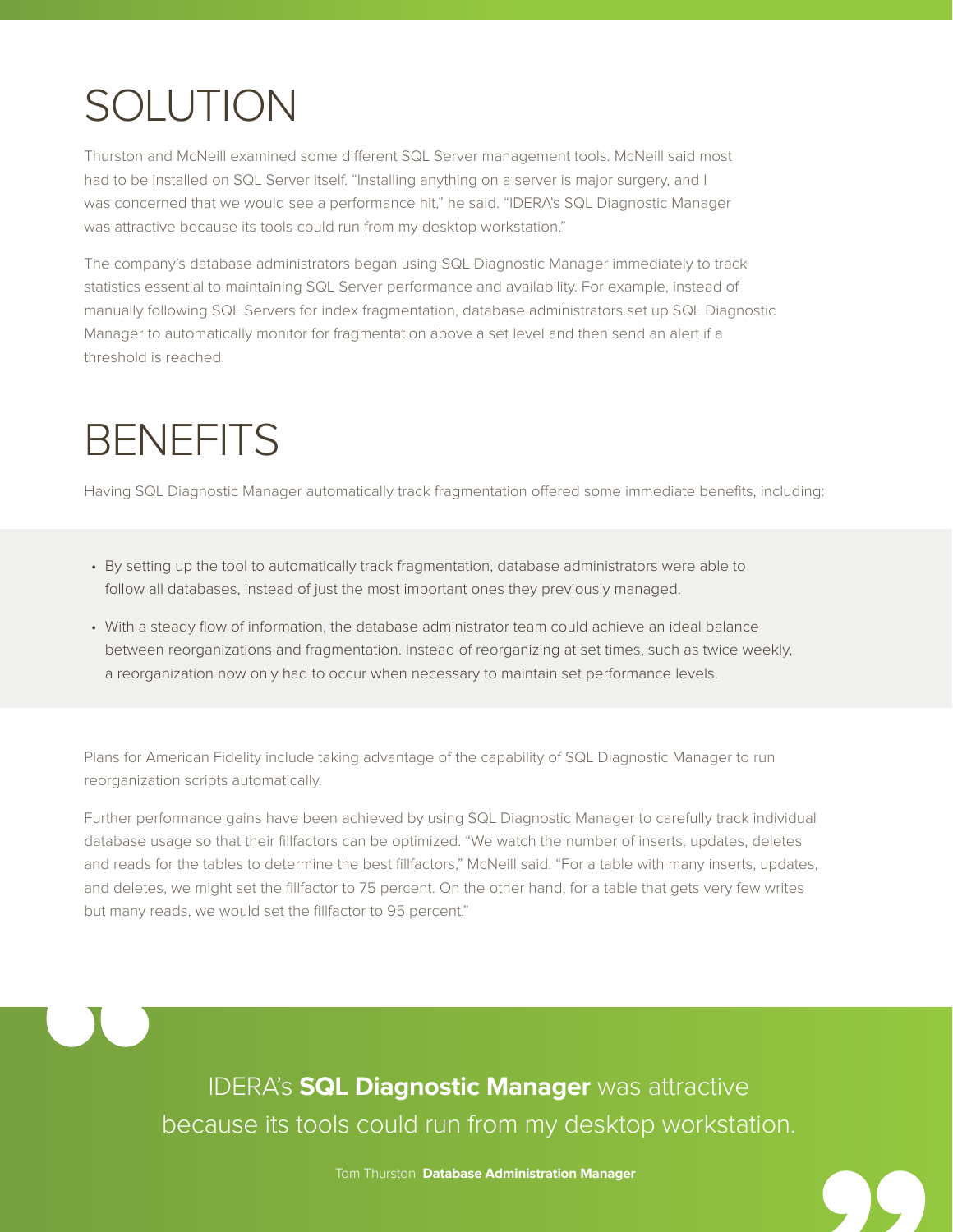American Fidelity has seen significant performance improvements by taking this approach. Optimizing fillfactors and eliminating unnecessary indexes on one database made it possible to reduce the index size from 24 to 14 gigabytes, which improved response time by 20 percent.

"SQL Diagnostic Manager integrates well with NetIQ's AppManager Suite (AppManager), which helps us manage the computing infrastructure that could impact SQL Server performance," Thurston said. "Our network operations center uses AppManager to manage a physical hardware and the Windows environment. Some of the diagnostics information provided by this tool is important to us. Instead of asking them for the information, we have configured AppManager to automatically deliver the relevant reports and alerts into the SQL Diagnostic Manager console. That way, we can administer and monitor everything from a single interface."

"While SQL Diagnostic Manager is already saving large amounts of time and helping us to improve the user experience, we feel that we are just scratching the surface of its capabilities. We plan to take advantage of the ability of the diagnostic tools to take corrective actions, providing even greater time savings automatically. For example, we intend to automatically run reorganization routines when index fragmentation reaches a certain level. Or if we are running short on disk space a routine to truncate the transaction log will be actuated. SQL Diagnostic Manager is just what we need to manage more databases without increasing our staff. It handles the routine tasks and lets our skilled staff focus on those areas that require their creative and technical skills."

Summarizing: American Fidelity doubled the productivity of its database administrator staff by implementing SQL Diagnostic Manager. The product enables database administrators to diagnose and correct performance problems rapidly. IDERA made it possible for the database administrator team to focus almost 100 percent on true database administrator work, eliminating the routine tasks that were occupying half of their time.

While **SQL Diagnostic Manager** is already saving large amounts of time and helping us to improve the user experience, we feel that we are just scratching the surface of its capabilities.

Tom Thurston **Database Administration Manager**